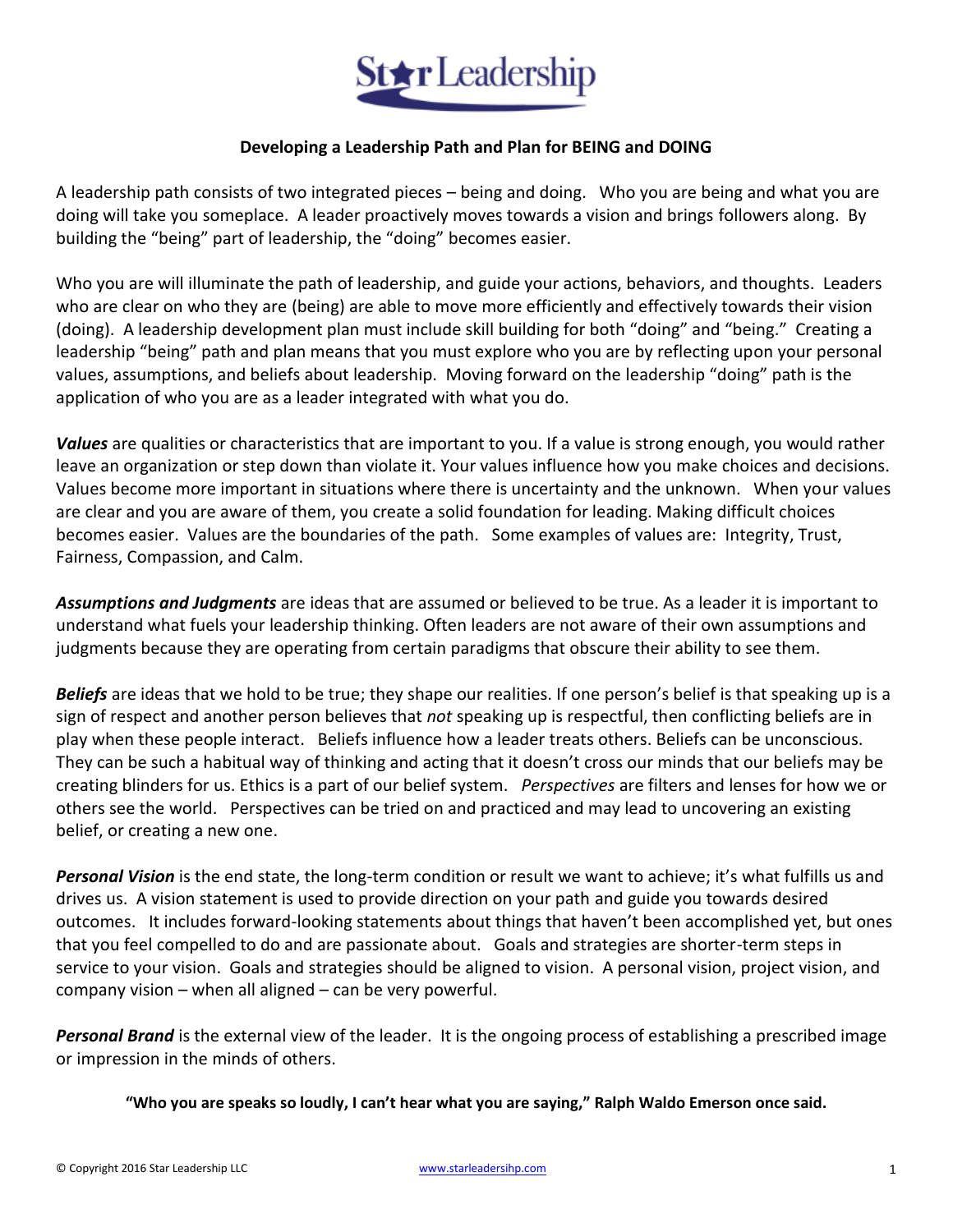## **Exercise 1: Identifying Your Leadership Values**

From the list below, pick five core values that you feel describe and guide who you are as a leader. You may choose other values that are not on this list. Place them in the following chart and answer the questions in the matrix.

Achievement Balance Creativity Creativity Integrity Activity Challenge Diverse perspectives Justice Advancement Change Duty Change Duty Adventure Collaboration Economic security Loyalty Affiliation Community Family Family Friendship Personal Development Affluence Competency Competency Health Authority Competition Humor Humor<br>
Autonomy Courage Harmony Harmony Trust Autonomy Courage Harmony Trust Wisdom

What other values might you have?

| Values - and your   | How do they show up | <b>Additional ways for these</b> | What is not aligned with |
|---------------------|---------------------|----------------------------------|--------------------------|
| description of them | today?              | values to show up                | these values today?      |
|                     |                     |                                  |                          |
|                     |                     |                                  |                          |
|                     |                     |                                  |                          |
|                     |                     |                                  |                          |
|                     |                     |                                  |                          |
|                     |                     |                                  |                          |
|                     |                     |                                  |                          |
|                     |                     |                                  |                          |
|                     |                     |                                  |                          |
|                     |                     |                                  |                          |
|                     |                     |                                  |                          |
|                     |                     |                                  |                          |
|                     |                     |                                  |                          |
|                     |                     |                                  |                          |
|                     |                     |                                  |                          |
|                     |                     |                                  |                          |
|                     |                     |                                  |                          |
|                     |                     |                                  |                          |
|                     |                     |                                  |                          |
|                     |                     |                                  |                          |
|                     |                     |                                  |                          |
|                     |                     |                                  |                          |
|                     |                     |                                  |                          |
|                     |                     |                                  |                          |
|                     |                     |                                  |                          |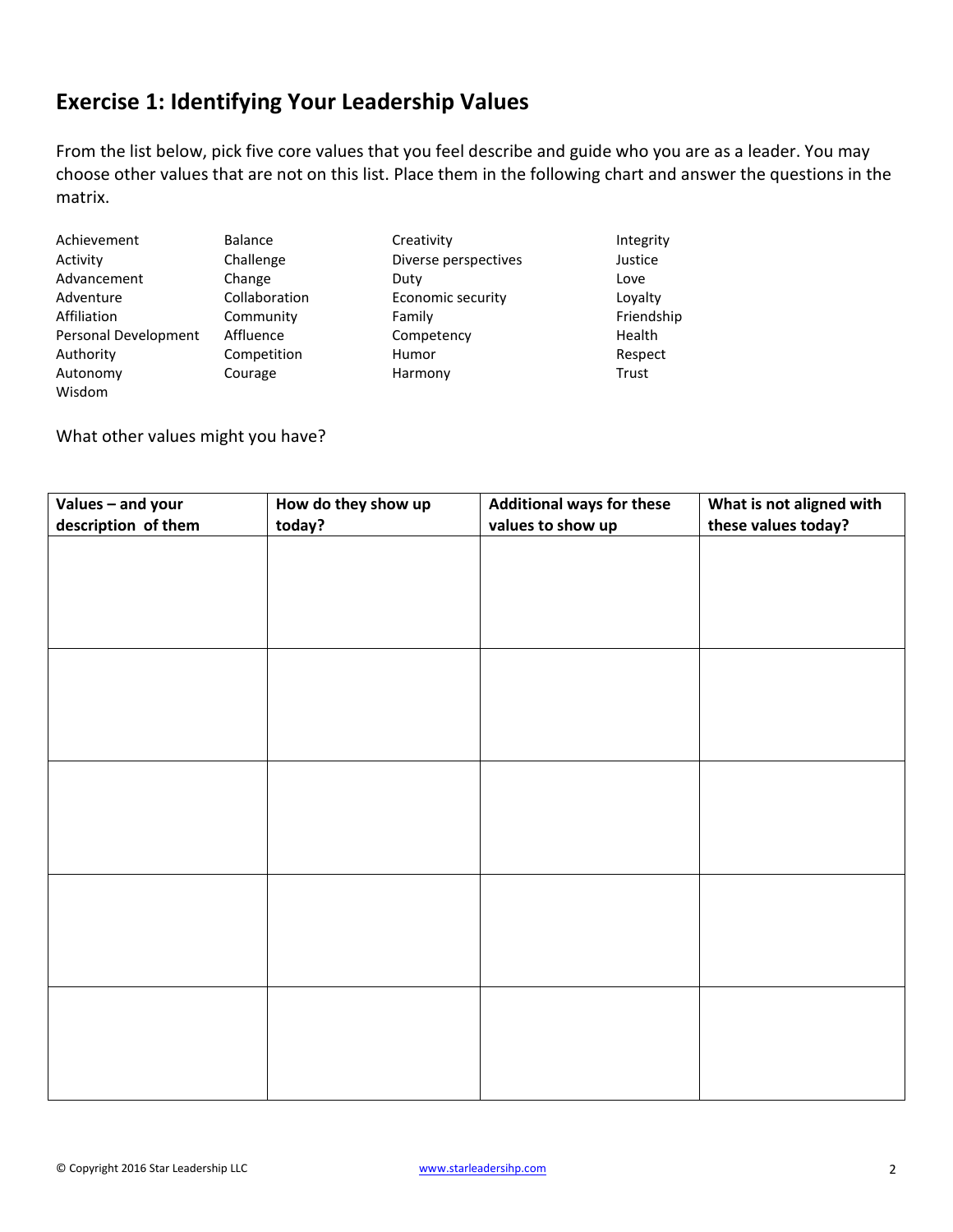### **Exercise 2: Uncovering Your Leadership Beliefs**

Answer the following questions about leadership. By reflecting on these questions, you can find more clarity about what is driving your leadership thinking.

A. Write down two stories of leadership. One story should describe a positive experience you've had with leadership, and the second story should describe a time when you had a negative experience with leadership.

- B. Who do you admire as a leader? What do they do and say? What traits, values and beliefs do they have?
- C. Who in your workplace is a leader and what do you observe about them?
- D. What leadership beliefs, sayings, and metaphors are meaningful to you?
- E. How would people describe you as leader today? Your employees? Your peers?
- F. At the end of your life, what would you want people to say about you as a leader?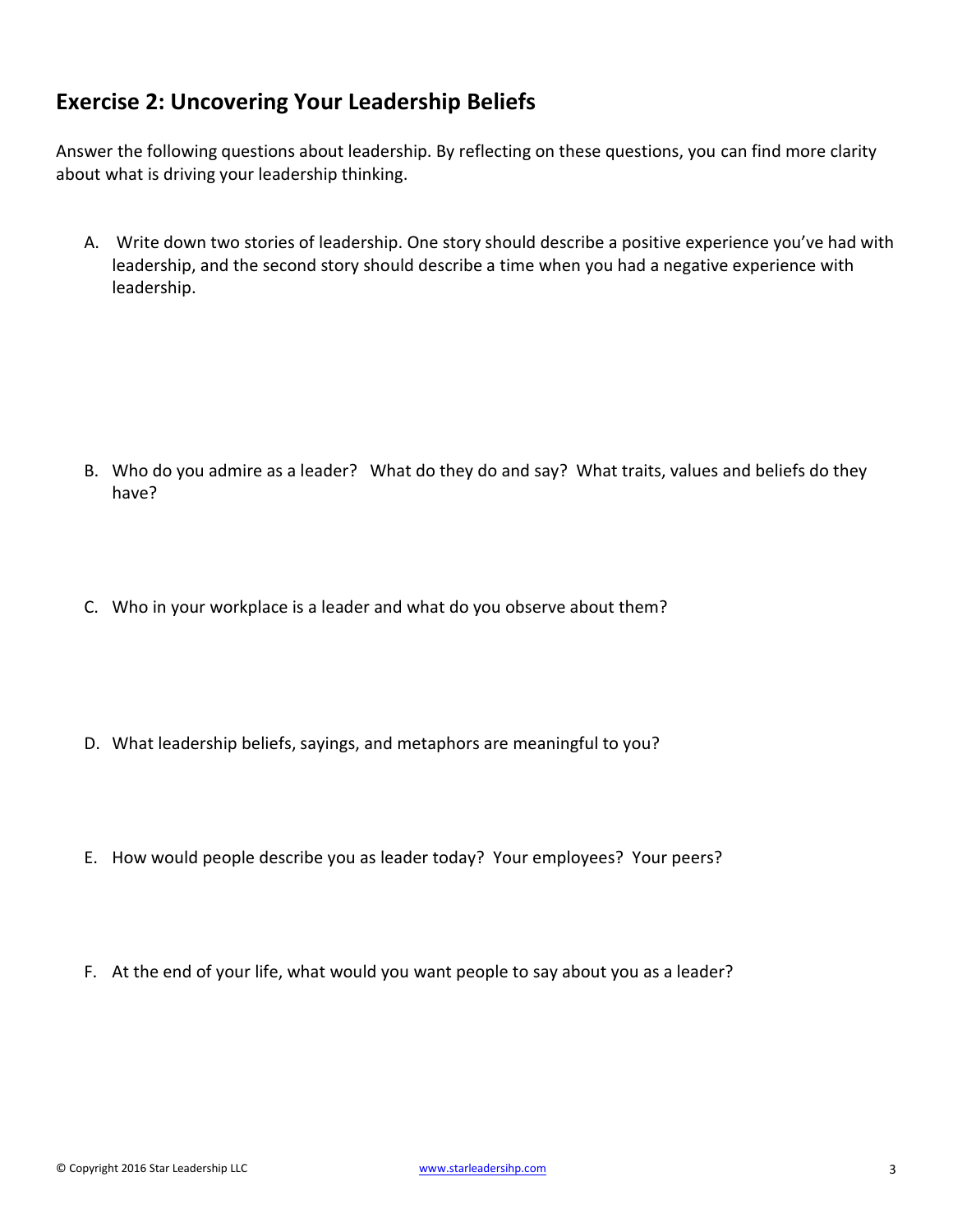#### **Exercise 3 - Strengths, Skills, Passions**

- A. Describe a perfect day and week:
- B. What hobbies, activities, events or things do you enjoy most?
- C. What are you good at but don't enjoy doing?
- D. Where are you considered an expert and what do you feel and think about that?
- E. What would you do for free if money was not an issue?
- F. What interests you enough that you could do or talk about or explore it all the time?
- G. What are you most curious about (people, ideas, or things)?
- H. List your top strengths and skills:
- I. Ask five trusted people what they see as your top three strengths and skills and list them: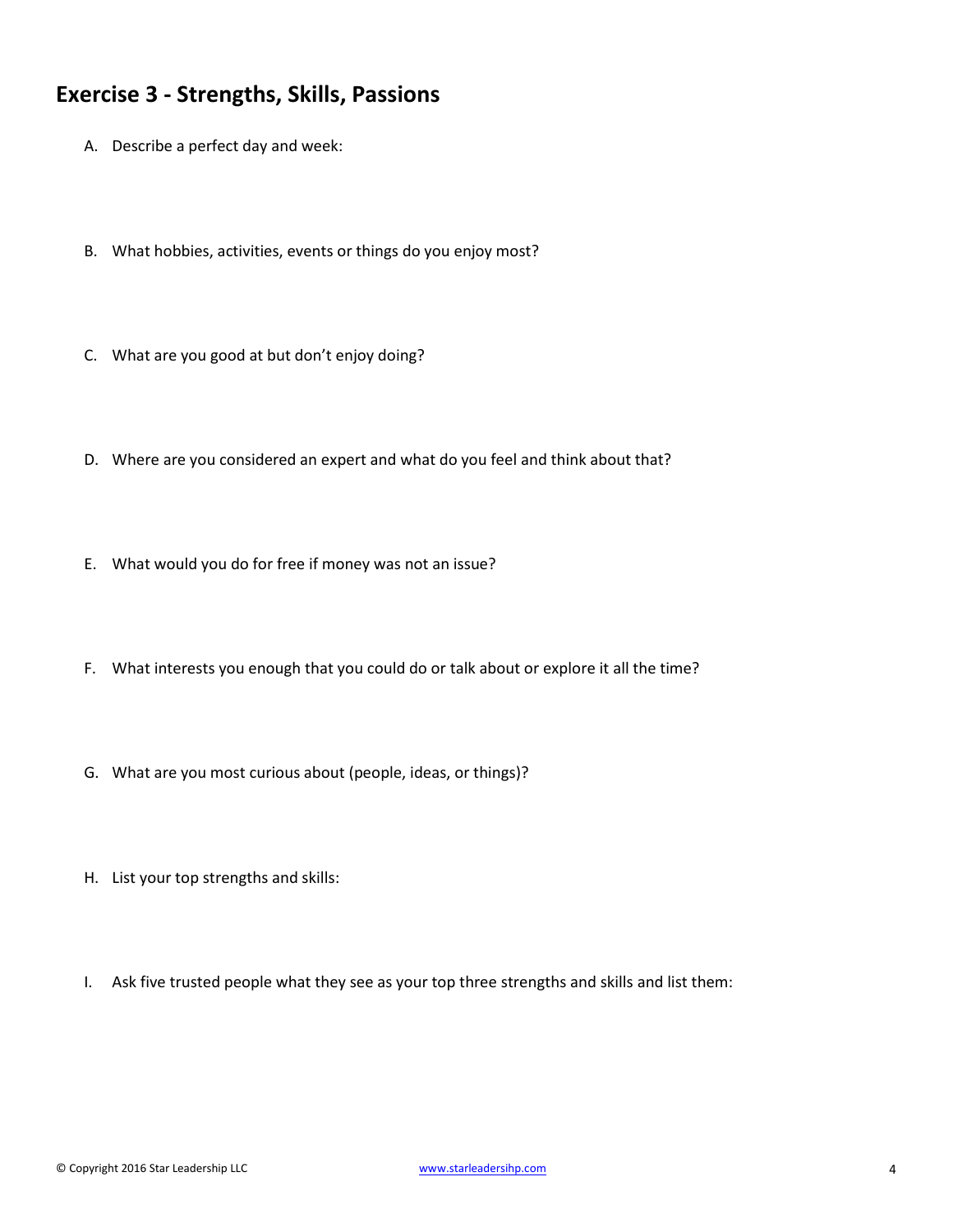## **Exercise 4 – Leadership Definition and Beliefs**

Sample Leader & Leadership Definitions:

- $\checkmark$  Organizing a group of people to achieve a common goal; an act or instance of leading; guidance
- $\checkmark$  NOT always a ROLE or TITLE
- $\checkmark$  A process whereby an individual influences a group of individuals to achieve a common goal
- $\checkmark$  A person who can visualize the future and get others to follow them there
- $\checkmark$  Making a difference and making positive changes
- $\checkmark$  Being accountable to find potential in people and processes
- $\checkmark$  Creates energy, motivation, and action in a group of people who have mutual values and goals
- $\checkmark$  Creates good followers, not blind followers
- $\checkmark$  Sees around corners
- $\checkmark$  Changes things for the better
- $\checkmark$  Creates vision and influences others toward that vision
- A. What's your definition of leadership?
- B. Using your definition of leadership, write down how you first came to understand or realize your own definition of leadership.
- C. Sample Leadership Beliefs:

I believe that leading must come from your strengths.

I believe that leaders are unique and must be authentic to be successful.

I believe that leadership is a journey that includes both leaders and followers.

I balance my work and personal success.

I always help people to find the best in themselves.

I spend time reflecting on my leadership and its implications on others.

I value integrity in personal and professional development.

I respect leadership from different perspectives and ways of knowing.

I listen with respect and gratitude to others.

I am a leader who \_\_\_\_\_\_\_\_\_\_\_\_\_

What do you believe to be true; what are your leadership beliefs?

When you are feeling powerful, what are you doing? What beliefs are at work?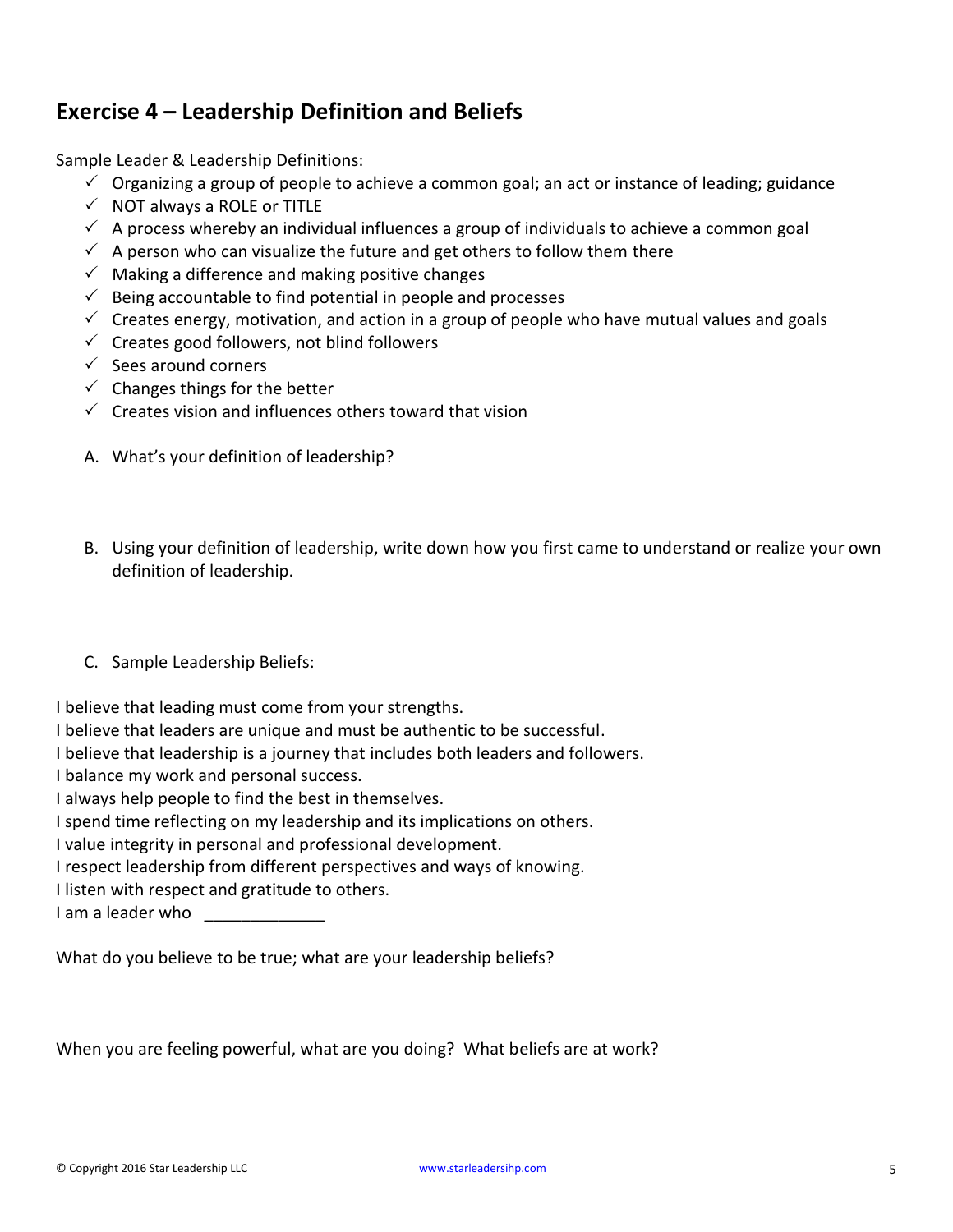# **Exercise 5 – Leadership Brand**

In one or two sentences, reiterate and sum up the above in a way that you would present it to other people:

What one word or phrase do you want other people to say about you as a leader?

What behaviors and actions support your brand?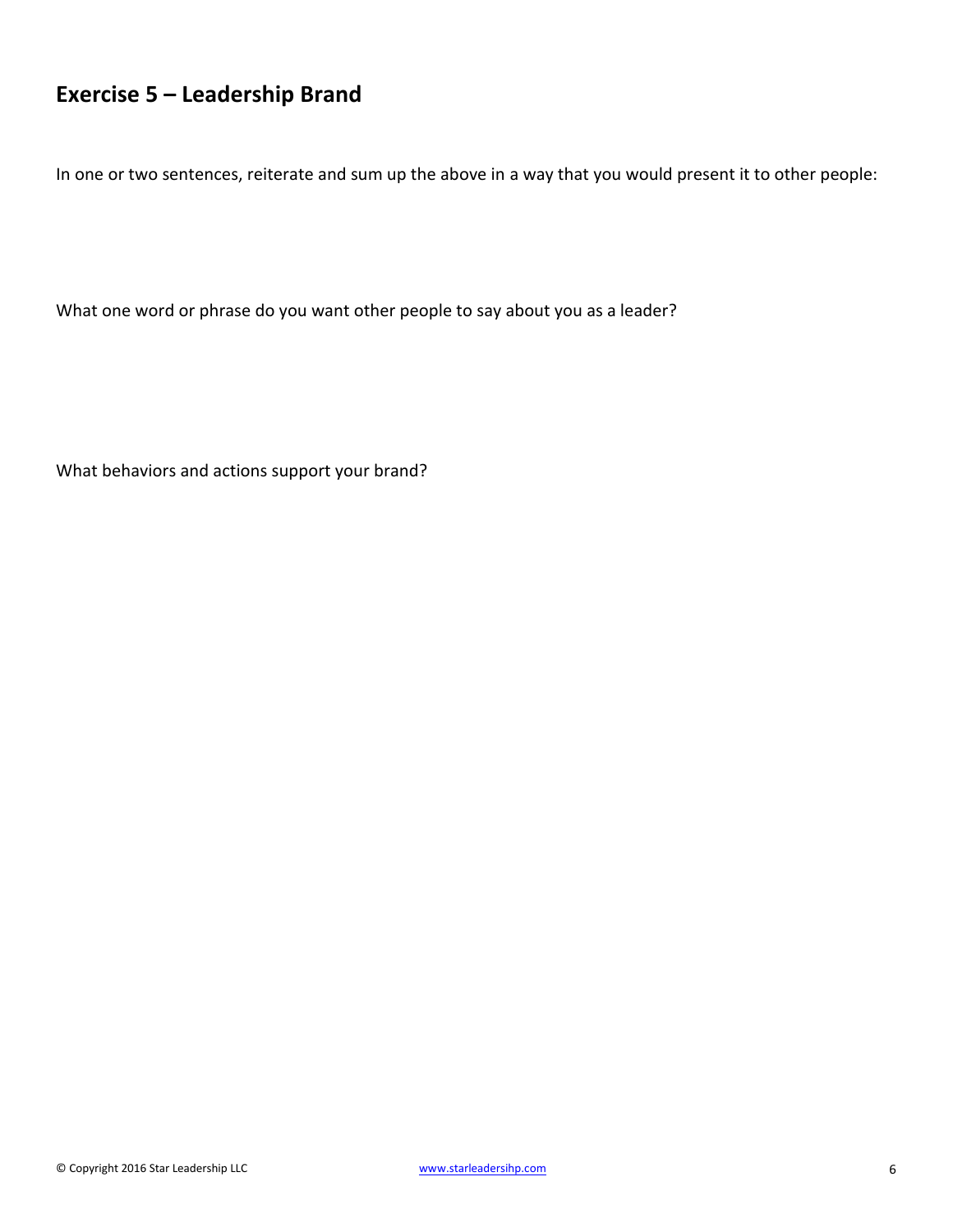# **Exercise 6 – Alignment of Being to Doing: Planning a Path to Leadership**

| Goals/Vision/Passion | <b>Actions I will take</b> | <b>Skills Needed</b> | <b>Values Applied</b> | <b>Beliefs needed to</b> |
|----------------------|----------------------------|----------------------|-----------------------|--------------------------|
| -Job                 | (skills, learning,         |                      |                       | <b>Support Actions</b>   |
| -Career              | doing, research,           |                      |                       |                          |
| -Personal            | help needed)               |                      |                       |                          |
| This Week            |                            |                      |                       |                          |
|                      |                            |                      |                       |                          |
|                      |                            |                      |                       |                          |
|                      |                            |                      |                       |                          |
|                      |                            |                      |                       |                          |
| This Month           |                            |                      |                       |                          |
|                      |                            |                      |                       |                          |
|                      |                            |                      |                       |                          |
|                      |                            |                      |                       |                          |
|                      |                            |                      |                       |                          |
| This Year            |                            |                      |                       |                          |
|                      |                            |                      |                       |                          |
|                      |                            |                      |                       |                          |
|                      |                            |                      |                       |                          |
|                      |                            |                      |                       |                          |
| 2-5 Years            |                            |                      |                       |                          |
|                      |                            |                      |                       |                          |
|                      |                            |                      |                       |                          |
|                      |                            |                      |                       |                          |
|                      |                            |                      |                       |                          |
| 10 Years             |                            |                      |                       |                          |
|                      |                            |                      |                       |                          |
|                      |                            |                      |                       |                          |
|                      |                            |                      |                       |                          |
|                      |                            |                      |                       |                          |
| Lifetime (Vision)    |                            |                      |                       |                          |
|                      |                            |                      |                       |                          |
|                      |                            |                      |                       |                          |
|                      |                            |                      |                       |                          |
|                      |                            |                      |                       |                          |